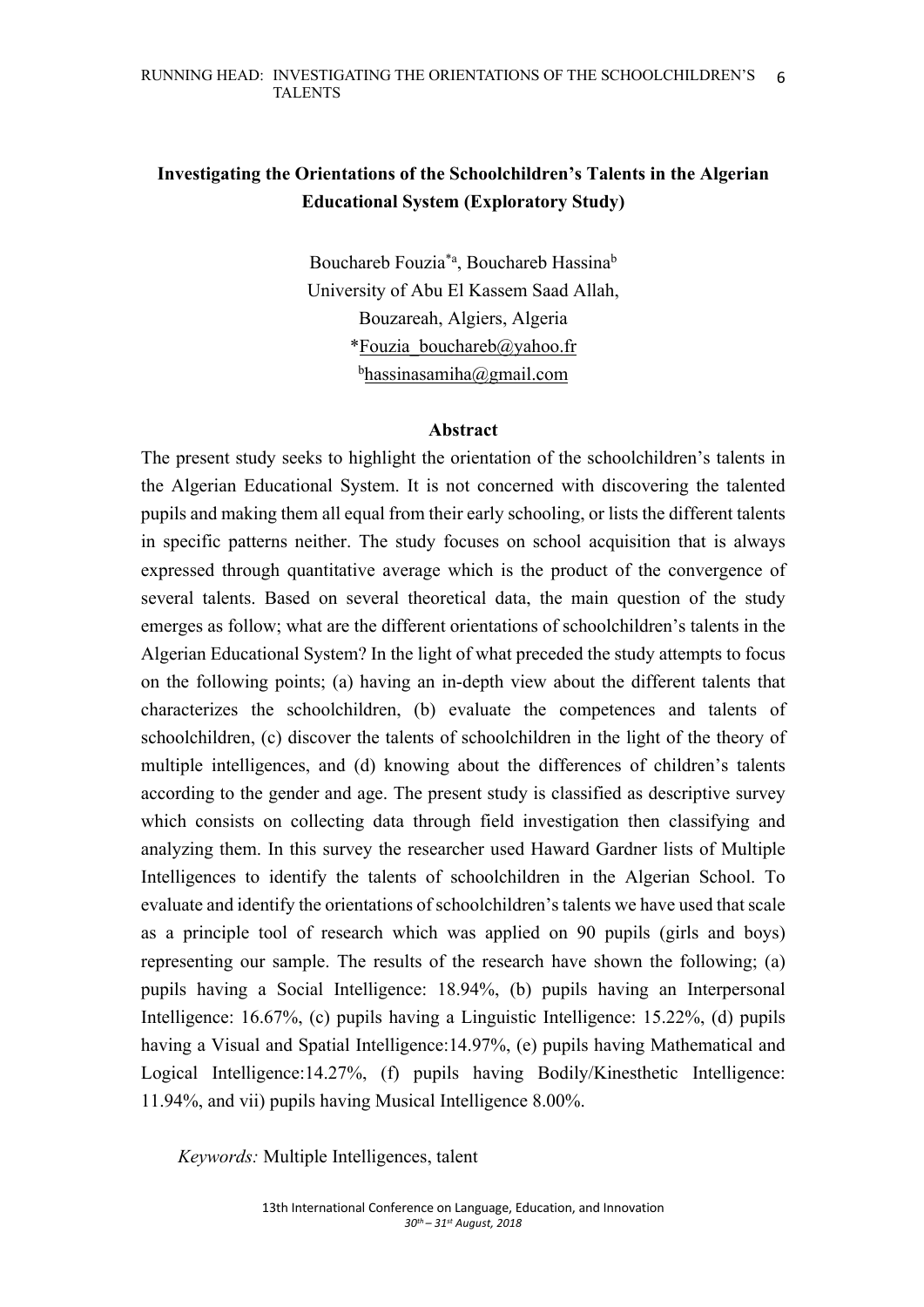A large number of pupils joint the Algerian school each year, they all start from the same departure line but they leave it having different levels. If we exclude the school leaving and failure which lead pupils to back stages of learning; we recognize that to reach the end of the secondary schooling period, pupils' evaluation is based on a quantitative assessment of their school acquisition in choosing their streams (major) without taking any consideration of their talents during their long schooling period.

Many researchers were concerned with studying the phenomenon of talents and showing its importance in the educational and schooling field. Among them, Haward Gardner 1983 in his Theory of Multiple Intelligences; He considers the talent or the competence as: "the ability of the individual to see a specific problem and solve it or through it he gives something interesting to a group of individuals (Adel Abdellah Mohamed 2005:06). Through this definition Gardner put the intelligence and the talent in the same position.

To know this talent he used a number of lists gathered in seven (07) categories of children's intelligences as follows: - Verbal-linguistic intelligence, - Logicalmathematical intelligence, - Spatial-visual intelligence, - Bodily-kinesthetic intelligence, - Musical intelligences, - Interpersonal intelligence, - Intrapersonal intelligence. In 1997 he added another category that he called, - Naturalist intelligence, he came later in 1999 to add another type, and named it the Existential intelligence. According to Gardner all the above mentioned intelligences are present in every child without exception, but their degree and level differ from one child to another according to the individual differences.

# **Research Problem**

In the light of the previous theoretical data the study attempts to answer the following research question:

What are the Orientations of Schoolchildren's Talents?

#### **Significance of the Study**

The present study seeks to show the orientation of schoolchildren's talents in our educational system, which is not concerned with discovering the talented pupils and making them all equal from their early schooling, or lists the different talents in specific patterns neither. The study focuses on school acquisition that is always expressed through quantitative average which is the product of the convergence of several talents.

#### **Goals and Objectives of the study**

The study aims at highlighting the following points: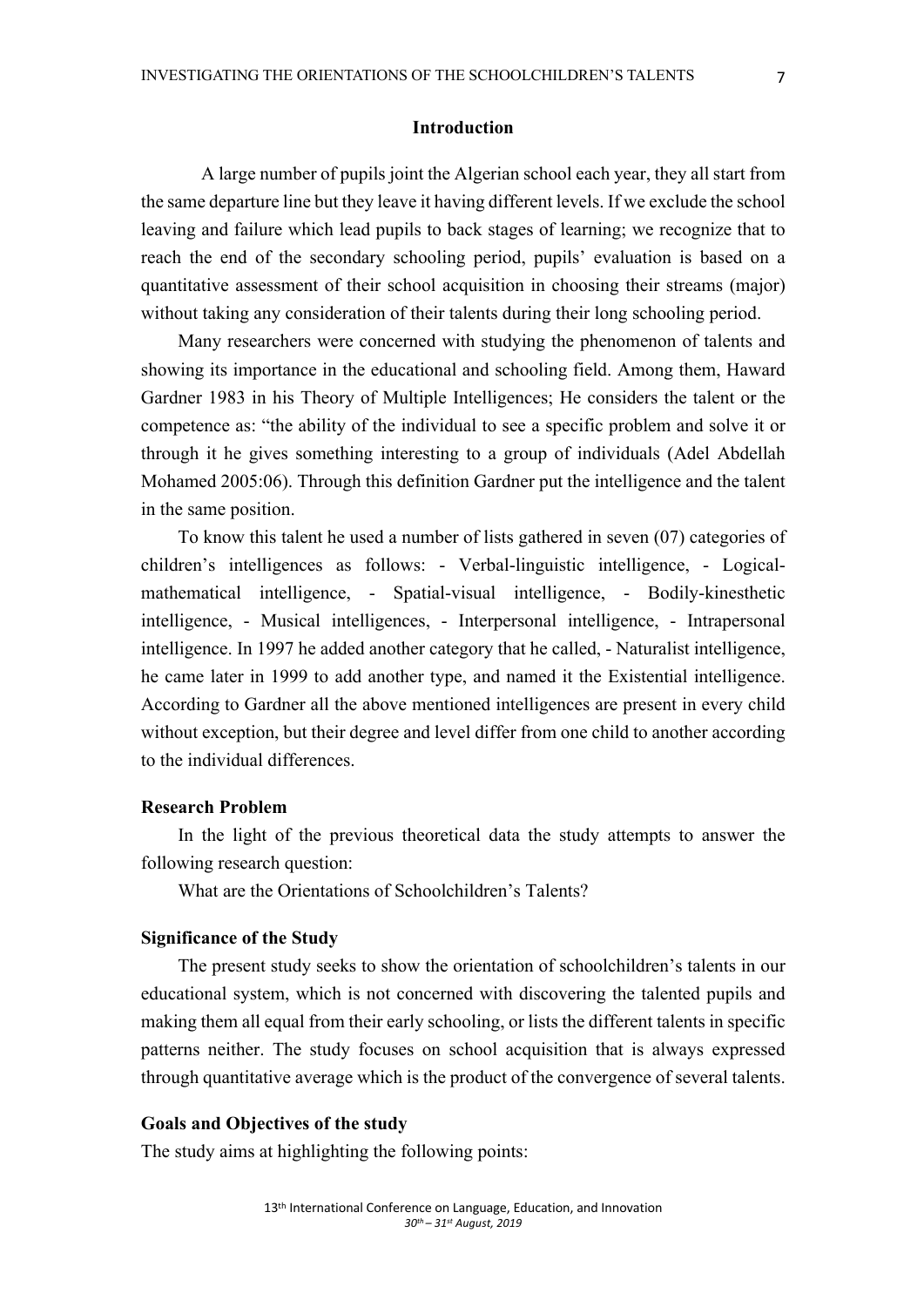- Knowing the orientations of the different talents that characterize the schoolchildren.
- Showing the talents which have low orientation.
- Evaluate the competences and talents of schoolchildren.
- Discover the schoolchildren's talents in the light of the Multiple Intelligences Theory.
- Know the different salient talents outside the familial environment control.
- Discover the schoolchildren's talents in the purpose of refining and directing them instead of losing them.
- To exploit the pupils' talents and their attitude in the orientation process towards their streams (major) at the secondary school.
- To investigate the differences between children's talents according to the gender.

### **Theoretical Consideration and Study Concepts**

#### **Concepts on the Talent**

Plato introduced the concept of competences and talents, he had the idea that individuals cannot be all equal in terms of talents and competences from their birth, they cannot inherit that. The philosopher Francis Bacon emphasized the natural talent, yet he admits the role of education in developing and refining the capacities. Contrarily to those philosophers, Thomas Hobbes and John Locke criticized deeply the idea of talents' and capacities' inheritance, at that time a new era began on talents and competencies study in 19th century with the emergence of psychological test and the psychology of individual differences as a new scientific trend. The contribution of the English scientist Francis Galton with the publication of a series of work remains in the same direction of the talents' inheritance from parents to children.

The German scientist William Stern used the test battery of Alfred Binet with which he distinguished between two kinds of talents: the efficient talents and the spontaneous talents. He sees that children having efficient talents need all the time an outside consultancy and the scientific performance is best suited to them. Concerning children possessing the spontaneous talents have more tendencies towards mental and theoretical performance. According to Stern, the principle idea in explaining the talent is through the combination between the internal factor of the talent and the external one in terms of education and the surrounding environment and under the influence of the development and the external factors, the talents are transformed into characteristics as a result of the inter-influence of the internal and the external facts; however, the German scientist "Ernest Millman" (1917) considers the external factors as the only ones to strengthen or to weaken the inherited talents (Mohamed Beni Younes, 2009).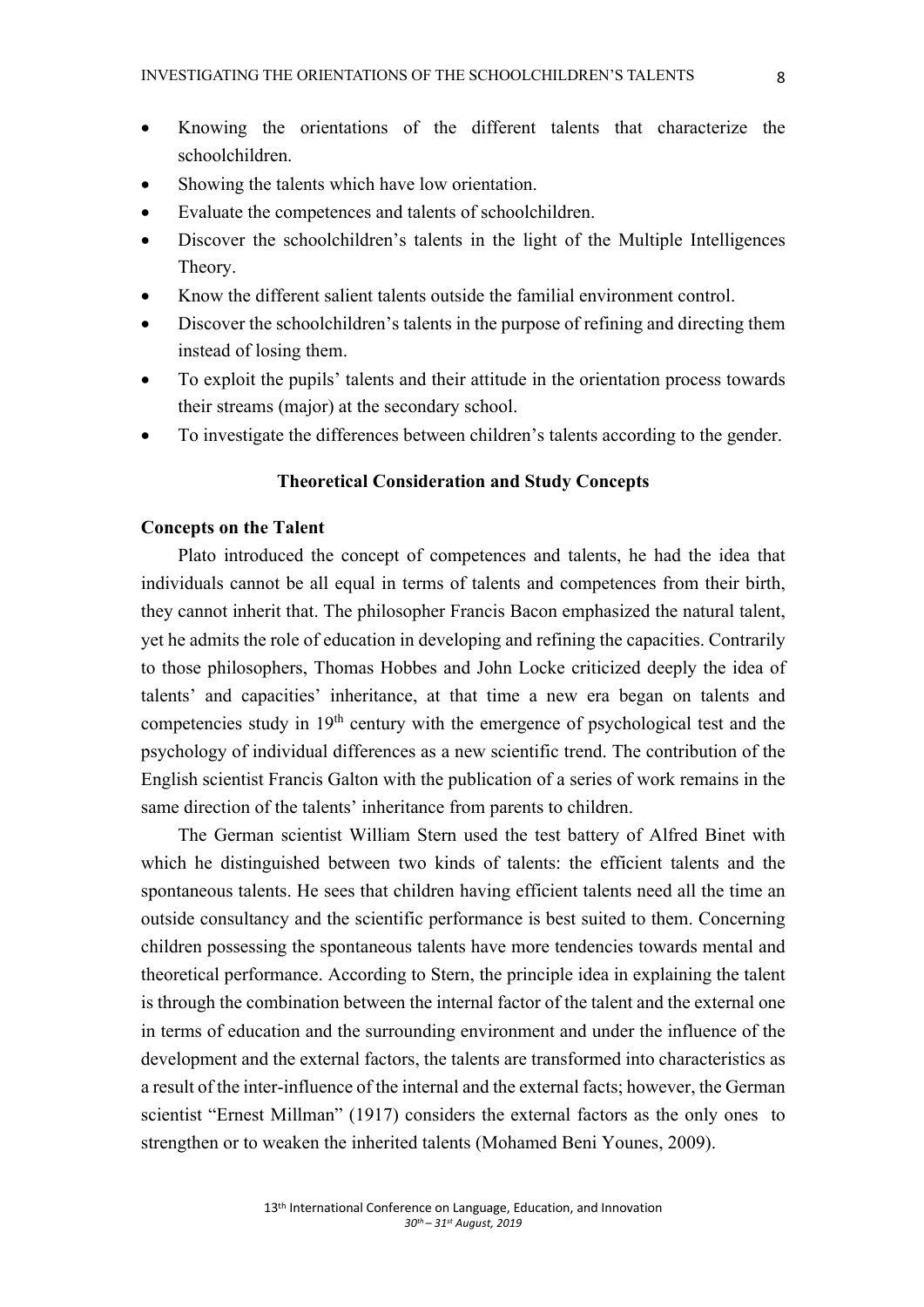In the late 50's psychologists used the concept of competence for children, yet the use of the term "talent" was restricted in literature and artistic studies only under what is so called artistic psychology. From the time white (1959) introduced the term competence in psychology, there have been a kind of an inter-relation between the two concepts: competence and talent up to now (Pierre Oleron et al, 1981).

Many researchers merge the talents with the studies of intelligences and competences in general and consider the competence "represents the higher level from the development of general and special knowledge constituents and skills and competences that ensure reaching success in different kind of activities" (Mohamed Beni Younes, 2009). Thus, scholars do not deal with only one competence but a number of inter-related competences in which each one is influenced by the following factors:

- Active influences and exchangeable with the surrounding environment,
- Educational and learning processes.

These factors lead to the emergence of two kinds of competences and talents: general competences and talents, and special competences and talents. This issue is rejected by other researchers in terms of the origin of talents' and competences' emergence; this is due to the divergence of many views and schools of psychology. Some of them claim that competences and talents are already determined from birth and genetically programmed. There is a third view which gathers between both the genetic factors and acquired ones in the emergence of distinguished talents and competences. The talent is individual that characterizes one person from another and it is psychological at first level, it needs the combination of several mental cognitive and non-cognitive processes with the essential needs to practice the performance (Mohamed Kacim Abdellah, 2009).

Psychologists gave importance to the study of talents and creativity as a specific phenomenon; from an early time they have designed scales and tests to evaluate the different talents (Benesch Hellmuth, 2003). Scientists consider the artistic genius and the ability to produce come to the early ages of childhood (Mustapha Souwif, 1999).

The theory of Multiple Intelligences of Haward Gardner 1983 is considered as the most important theory that could stat as many intelligences and talents. It could stat lot of details as follow:

**Visual-Spatial** – it ischaracterised by: think in terms of physical space, as do architects and sailors. Very aware of their environments. They like to draw, do jigsaw puzzles, read maps, and daydream. They can be taught through drawings, verbal and physical imagery. Tools include models, graphics, charts, photographs, drawings, 3-D modeling, video, videoconferencing, television, multimedia, texts with pictures/charts/graphs.

**Bodily-kinesthetic** - use the body effectively, like a dancer or a surgeon. Keen sense of body awareness. They like movement, making things, touching. They communicate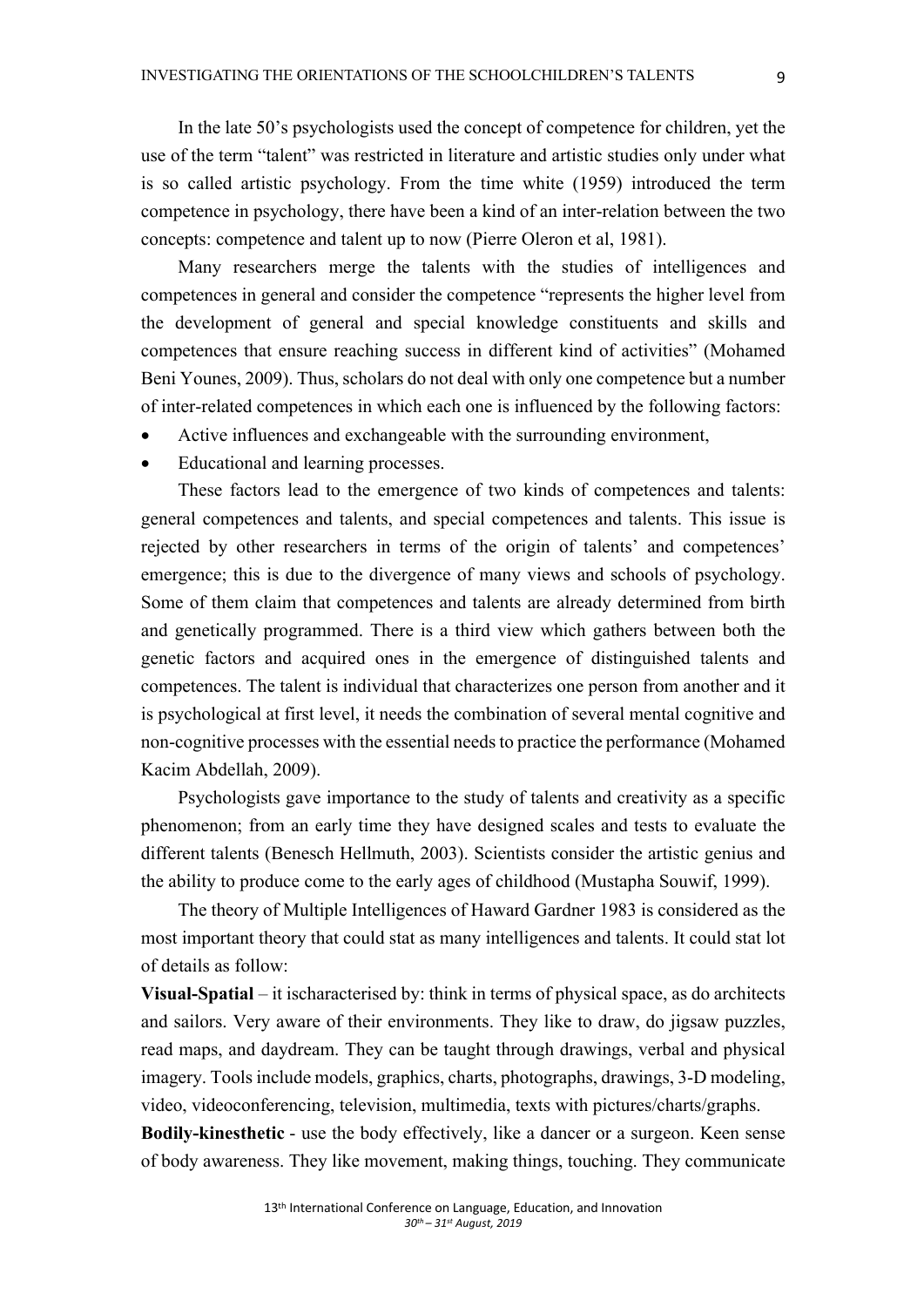well through body language and be taught through physical activity, hands-on learning, acting out, role playing. Tools include equipment and real objects.

**Musical** - show sensitivity to rhythm and sound. They love music, but they are also sensitive to sounds in their environments. They may study better with music in the background. They can be taught by turning lessons into lyrics, speaking rhythmically, tapping out time. Tools include musical instruments, music, radio, stereo, CD-ROM, multimedia.

**Interpersonal** - understanding, interacting with others. These students learn through interaction. They have many friends, empathy for others, street smarts. They can be taught through group activities, seminars, dialogues. Tools include the telephone, audio conferencing, time and attention from the instructor, video conferencing, writing, computer conferencing, E-mail.

**Intrapersonal** - understanding one's own interests, goals. These learners tend to shy away from others. They're in tune with their inner feelings; they have wisdom, intuition and motivation, as well as a strong will, confidence and opinions. They can be taught through independent study and introspection. Tools include books, creative materials, diaries, privacy and time. They are the most independent of the learners.

**Linguistic** - using words effectively. These learners have highly developed auditory skills and often think in words. They like reading, playing word games, making up poetry or stories. They can be taught by encouraging them to say and see words, read books together. Tools include computers, games, multimedia, books, tape recorders, and lecture.

**Logical -Mathematical** - reasoning, calculating. Think conceptually, abstractly and are able to see and explore patterns and relationships. They like to experiment, solve puzzles, ask cosmic questions. They can be taught through logic games, investigations, mysteries. They need to learn and form concepts before they can deal with details.

### **Design of the Study**

#### **Research Methodology**

The present Study adopted descriptive survey which consists on an amount of scientific procedures for collecting data through field investigation then classifying and analyzing them according to descriptive statistics.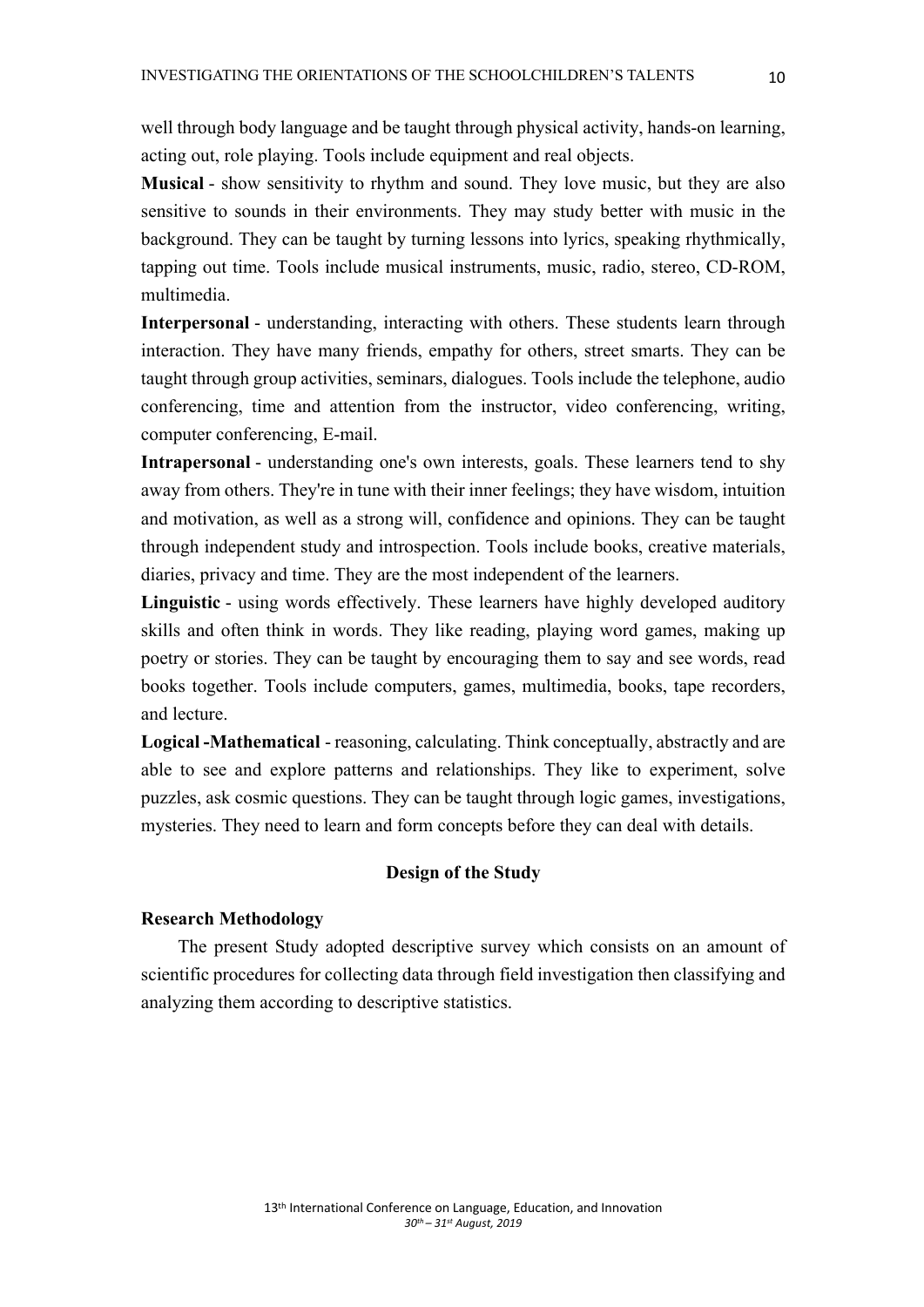# **Research Tool**

#### **Gardner's lists for orienting schoolchildren's talents**

This scale consists of seven (07) sub-scales next to each we have a specific pattern of multiple intelligences patterns. These lists have sixty eight (68) expressions gathered in seven (07) patterns of intelligence or talent, these are; (a) Verbal-linguistic intelligence, (b) Logical-mathematical intelligence, (c) Spatial-visual intelligence, (d) Bodily-kinesthetic intelligence, (e) Musical intelligences, (f) Interpersonal intelligence, and (g) Intrapersonal intelligence.

### **Application of the scale**

The scale was applied by the two researchers on the sample according to the same conditions and for the same reasons mentioned above.

#### **Reliability and Validity of the instrument**

The researcher Adel Abdellah Mohamed translated the said lists to the Arabic language and applied them on the Arab environment as a diagnostic scale. Reliability was calculated where the reliability coefficient varied between (0.67-0.92) at the significance level 0.01. The Internal Consistency method was applied on the same sample and the results varied between 0.58-0.93 at the significance level 0.01.

In order to ensure validity of the instrument, different ways have been used on the Arab environment: 1. Criterion Validity where the values varied between 0.71 and 0.93 from each dimension at the significance level 0.01. 2. We have calculated the distinguishing validity too and "T" value varied between 8.65 and 17.23 this was at the significance level 0.01.

#### **Population and Sample**

A number of teachers participated in this study from different primary schools of the same directorate in the municipality of Bordj El Kifane – Algiers. The teachers were asked to fill in the form of the scale for each pupil; The number of forms was initially 300, which were given to a number of teachers who accepted to collaborate with the researchers, The process needed more time from what we have planned for since it coincided with the third term exam, so we decided to extend the collection of the scale to a whole month. However, after the collection and selection of the scale we have excluded 210 forms and kept 90 for the following reasons:

- Some of the forms were empty,
- Fill in some pages of the scales' form and leaving others,
- Exclude the uncompleted forms,
- Exclude forms containing incomprehensible or uncompleted information about the pupils,
- Some forms were not handed back for unknown reasons.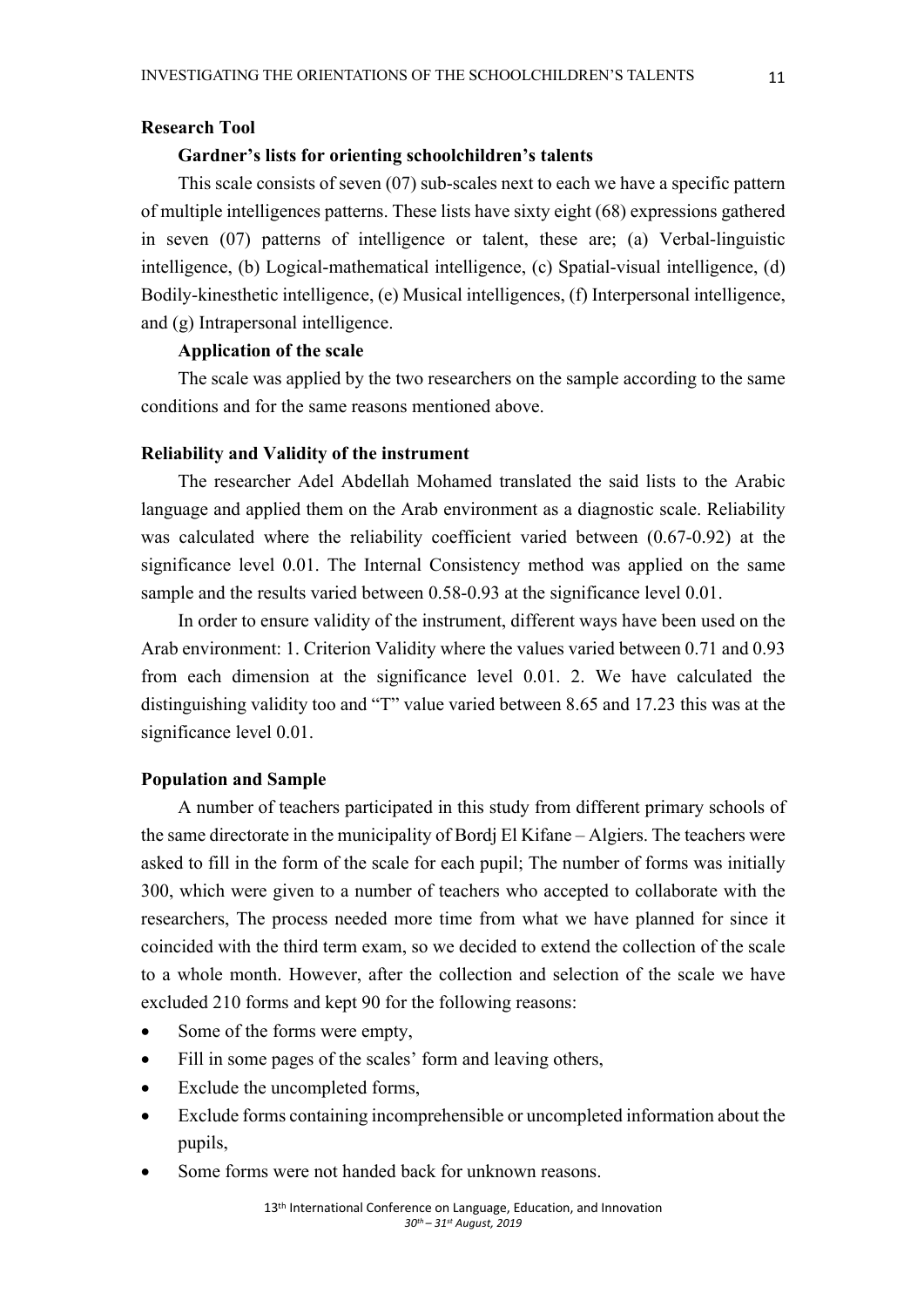|        | Sample Accoraing to the School and Gender |                     |                      |       |
|--------|-------------------------------------------|---------------------|----------------------|-------|
| Sex    | Si Ismail School                          | Rass Essouta School | Fernane Fethi School | Total |
| Male   |                                           |                     |                      | 4     |
| Female |                                           |                     |                      | 4.    |
| Total  |                                           |                     |                      | 90    |

Table 1

### **Research Result and Discussion**

The details of the schoolchildren's talents orientations were shown in the following table as follow:



*Figure 1.* Pupils' Distribution according to the Patterns of Talents

As we can see from the table and chart, the results have shown the highest percentage of the Intrapersonal intelligence with 18.94 %. After comes the Interpersonal intelligence with 16.67 %, then the Verbal-linguistic intelligence 15.22%, in the fourth position we have Spatial-visual intelligence 14.97 %, right after we can see Logical-mathematical intelligence 14.27% which is followed by the Bodilykinesthetic intelligence with 11.94 %; in the last position we have the Musical intelligence with a lower percentage 8.00 %. From the results we can see that there isn't a great different between them, the rates are close to each other but the lowest one is the Musical intelligence.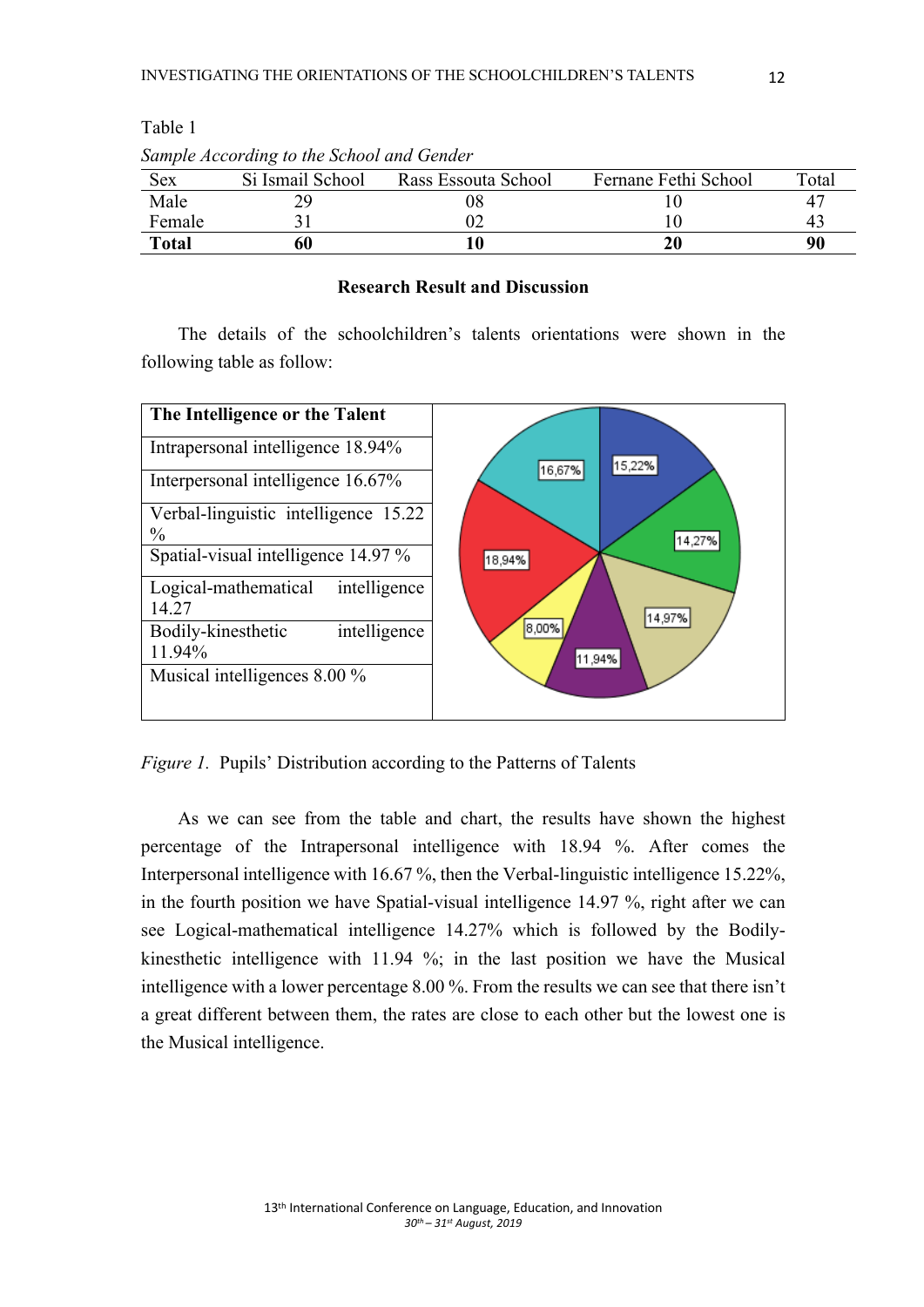

#### **Comparison of the Talent between Males and Females**

*Figure 2.* Percentage of Talents' Rates according to the Sex

From the chart we recognize a slight difference between boys and girls; they had almost the same rating (in the same order): the Intrapersonal intelligence, the Interpersonal intelligence, the Spatial-visual intelligence, the Bodily-kinesthetic intelligence and the Musical intelligence (consecutively). Yet, there have been a different order in the Verbal-linguistic intelligence where the girls exceeded boys but regressed in the Logical-mathematical intelligence as the following table shows:

| $\mathbf{I}$<br>$\cdot^{\prime}$<br><b>Talents</b> | <b>Males</b> | Order          | <b>Females</b> | Order          | Percentage |
|----------------------------------------------------|--------------|----------------|----------------|----------------|------------|
| Verbal-linguistic                                  | 7.34%        | 5              | 7.91%          | 3              | 0.63%      |
| intelligence                                       |              |                |                |                |            |
| Logical-mathematical                               | 7.58%        | 3              | 6.64%          | 5              | $0.94\%$   |
| intelligence                                       |              |                |                |                |            |
| Spatial-visual intelligence                        | 7.40%        | $\overline{4}$ | 7.58%          | 4              | 0.18%      |
| Bodily-kinesthetic                                 | 6.35%        | 6              | 5.54%          | 6              | 0.81%      |
| intelligence                                       |              |                |                |                |            |
| Musical intelligence                               | 3.76%        | 7              | $4.27\%$       | 7              | 0.51%      |
| Intrapersonal intelligence                         | 9.30%        |                | 9.65%          |                | 0.35%      |
| Interpersonal intelligence                         | 8.08%        | 2              | 8.61%          | $\overline{2}$ | 0.53%      |
| <b>Total</b>                                       | $*49.81\%$   |                | 50.02%         |                |            |

| Comparison of the Talents between Males and Females |
|-----------------------------------------------------|
|-----------------------------------------------------|

Table 2

\*- Missing Value estimated at 01 in the Logical-mathematic intelligence for males.

The above table shows a slight difference between boys and girls which did not exceed 0.94 % as the highest rate in the Logical-mathematical intelligence whereas the lowest rate was in the Spatial-visual intelligence with 0.18%.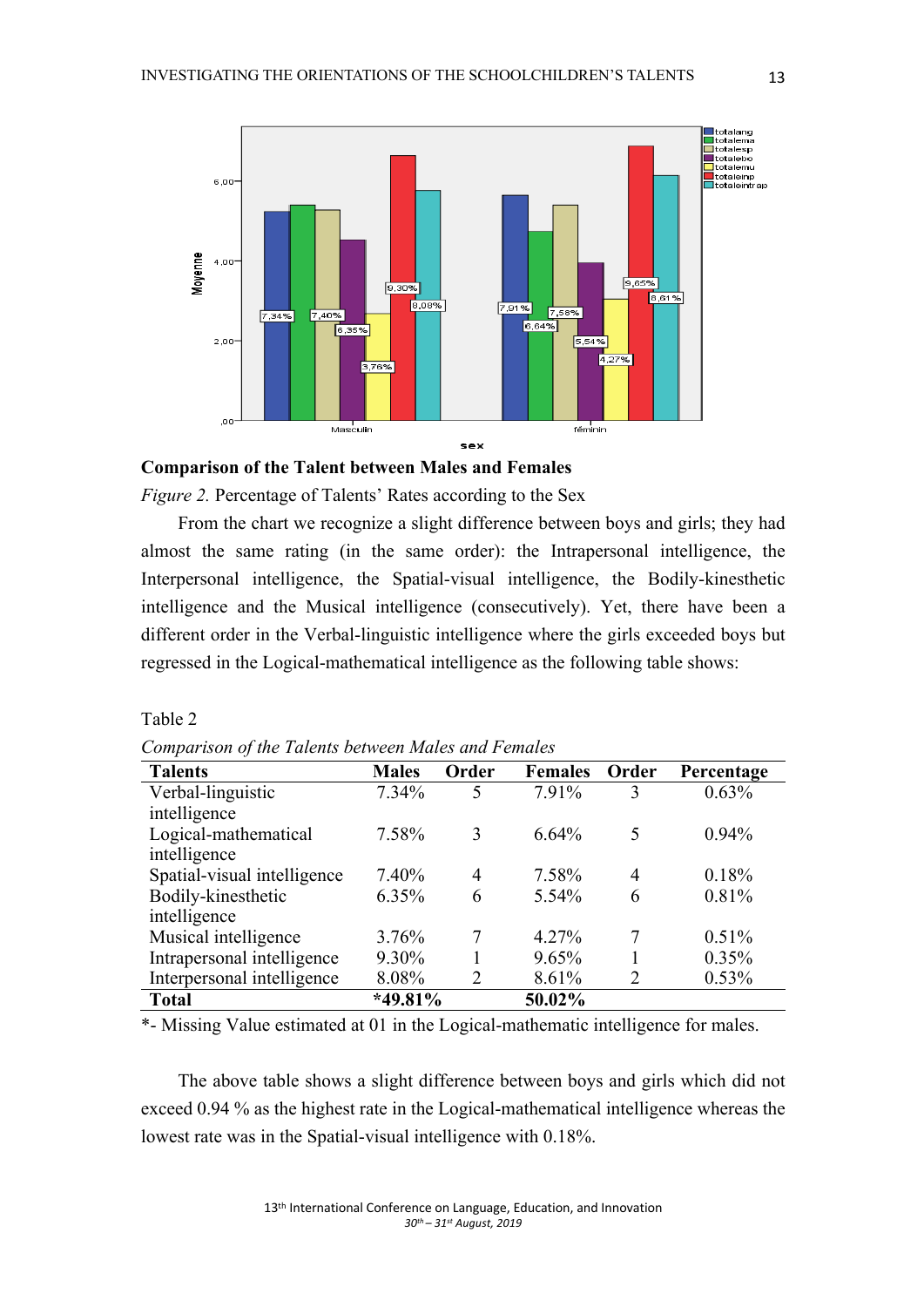Although the sample was not equal in number between boys (47) and girls (43) but we have remarked that girls exceeded in the Intrapersonal intelligence with 9.65% against 9.30% for the boys. As they have exceeded in the Interpersonal intelligence as well with 8.61% against 8.08% for boys. The same thing for the Spatial-visual intelligence where they exceeded again with 7.58% against 7.40%. The results have shown also the girls' rating in the Musical intelligence with 4.27% against 3.76 for boys. The position of the girls regressed in the Bodily-kinesthetic intelligence where boys exceeded with 6.35% against 5.54% for girls.

### **General Discussion of the Results**

From this research we reached a number of results that has shown general orientations of schoolchildren's talents; it revealed close rating with different order, where the order was as follow: Intrapersonal intelligence, Interpersonal intelligence, Verbal-linguistic intelligence, Spatial-visual intelligence, Logical-mathematical intelligence, Bodily-kinesthetic intelligence, Musical intelligences. This order was the same with the only difference in the Verbal-linguistic intelligence in-favor the girls and the Logical-mathematical intelligence in-favor boys.

According to the cultural and social data, these results go with Gardner's definition of the talent where he considers each ability or biological and psychological Potential for the treatment of information, which can be activated in a cultural environment to solve problems or find outcomes that have value in whichever culture (Khir Soulaimane Chouahine, 2014)

According to Slimane Medhar, the Algerian society is based on a traditional social system. Both Cote Marc and Camilleri Carmel consider speaking, the social communication network, the statement and group living as pillars for its existence and continuity. Within this social system that still existing, we can explain the results of this research where the importance was given to the Intrapersonal intelligence, the interpersonal intelligence, the Verbal-linguistic intelligence, the Spatial-visual intelligence; they were in the first positions whereas the Musical Intelligence which consists on creativity (individual and social) and artistic appreciation, still restricted by the social, cultural and religious codes (Slimane Medhar, 1992).

### **Limitation of the Study**

1. The sample was limited to a specific geographic area which doesn't represent the whole statistic population, even if it has the same educational program designed by the Algerian educational system.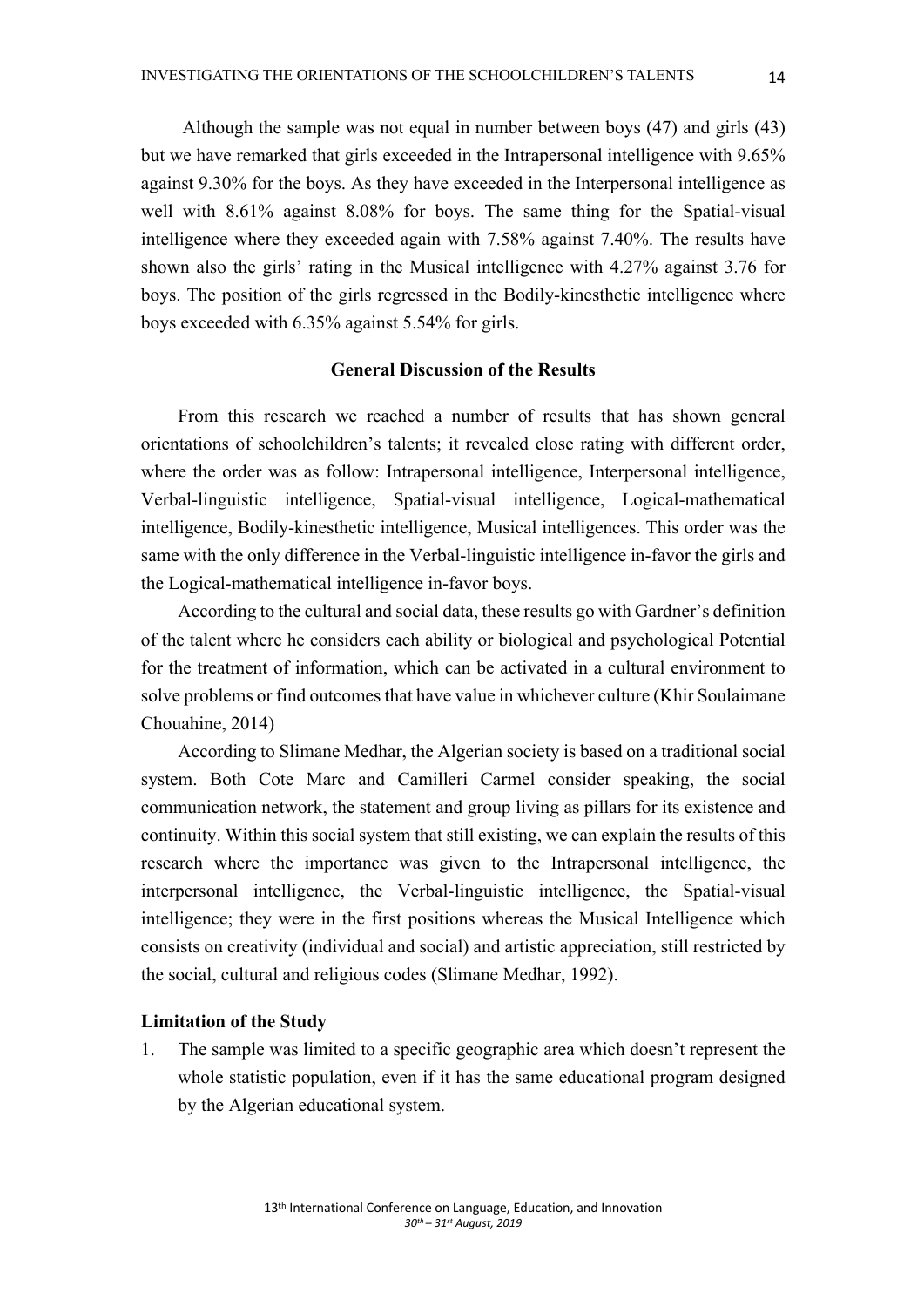- 2. There were not any continuous follow up of the sample neither before nor after the research to investigate better the orientation of the schoolchildren's talents and intelligences.
- 3. The study was originally conducted in Arabic language and applied on the Arab environment, and then it was translated to English. For this reason we have kept the references in their original version.
- 4. The teachers were the only source of information which is due to the fact that they work in a governmental institution with a steady presence, in the contrary to the parents who can be reached only through informal relations. In addition, children are too young and they can't be an authentic source of information; thus, the results of the survey came from one side only.
- 5. As a follow up of the previous point, the teacher may not know everything about the pupil's artistic and musical capacities.
- 6. In the Algerian educational system, the physical(sport) and musical activities are practiced under what is called physical-corporal and musical education (limited only in practicing sport, drawing and recitation), the number of hours allocated to these subjects is limited and they have the lowest coefficients at the end of the primary schools' exams. As a result, the teacher's knowledge about the pupils' levels in terms of the bodily- kinesthetic and musical talents and intelligences still relative.
- 7. The large number of pupils and crowded classes handicap the teacher to have a perfect knowledge about the talents of all the pupils.

### **Suggestions and Recommendations**

- 1. This study helps to the early discovery of children's talents.
- 2. The results of the present study can be used to design academic programs that fit the need and the future view of the Algerian educational system.
- 3. The results of this survey can contribute in adjusting the weak and wrong orientations of the schoolchildren's talents.
- 4. The results of this study can be used to help the pupils in choosing their streams and majors in the secondary school (general and vocational), taking the talent as the major element in the orientation.
- 5. Conducting research with a larger sample of pupils from the primary school to the end of the secondary school to follow the development and the change in the schoolchildren's talents and intelligences seeking the goals of evaluating and adjusting them.
- 6. Conducting research with a larger sample of pupils from the primary school to the end of the secondary school with the contribution of the three partners: teachers, parents and the pupils themselves.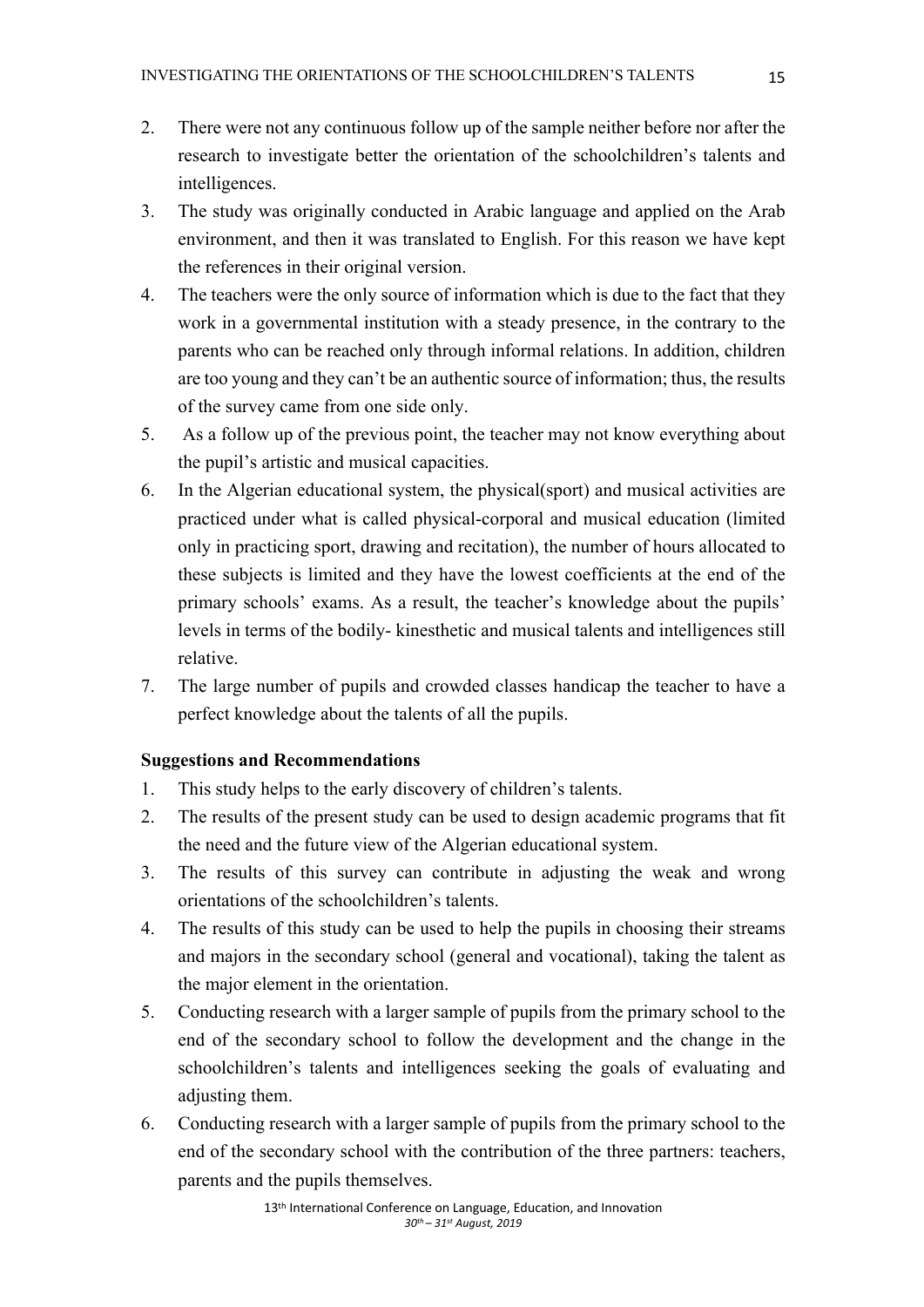- 7. This research can be used to setup popularization and orientation programs.
- 8. Develop the weak talents of the schoolchild and reinforce the strong ones.
- 9. Conduct socio-cultural studies to have an in-depth view about the value scales according to the social, cultural and religious data having as an ultimate goal the orientation, control and the development of the talents according to the Arabic and Islamic specificities.
- 10. The Algerian educational system adopted free education policy after the independence for all the stages which limited and led the educational process to various organizational problems and the mismanagement of the material tools. It tired to catch up with the project of the pupil through a number of reforms and established infrastructures for evaluating the schooling and the vocational training by providing pupils with all the information needed for their schooling or vocational career, this will help them to take a decision about their future and plan for their career. The most important decision that is taken by the pupil with the help of his parents is the choice of the subject or major at the secondary school or the vocational training, this will be according to his choice or desire and the information provided, yet the decision taken will be based mainly on the results reflecting the capacities of the pupil which is expressed through an average of the different modules taught, after comes the desire of the pupils in the second position for the evaluation (Ministry of National Education, 1993). It is important to include the knowledge and control of the pupils' talents in the reform of the educational system.

### **Conclusion**

The present exploratory study was concerned with discovering and showing the orientations and the schoolchildren's talents in the Algerian Educational System, which takes the school acquisition as the only mean to evaluate pupils' talents and competences.

The aim of this study was to show and investigate the orientation of the talents that characterize the schoolchildren in the Algerian school in the light of the Multiple Intelligences theory.

The results had shown a general orientation of schoolchildren toward the Intrapersonal intelligence, after the Interpersonal intelligence, then the Verballinguistic intelligence, after that the Spatial-visual intelligence, the Logicalmathematical intelligence came in the fifth position, which was followed by the Bodilykinesthetic intelligence and the Musical intelligences which represented the lowest rate. This order did not change between boys and girls but only in the Verbal linguistic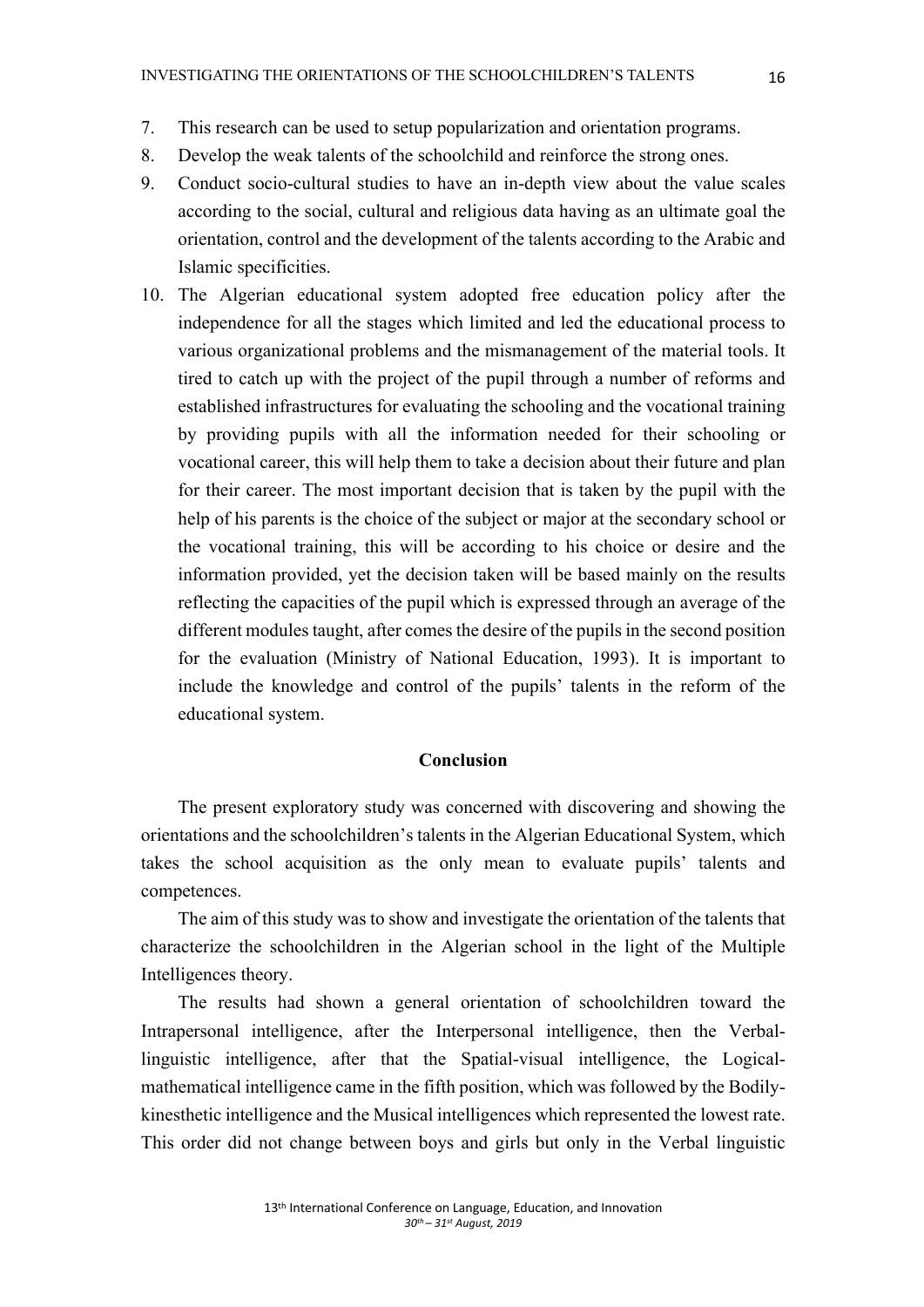intelligence in favor the girls and the Logical-mathematical intelligence in favor the boys.

# **References**

الانصارى، بدر محمد.(2009 ). قياس الشخصية .القاهرة: دار الكتاب الحديث.

اسماعيل محمد، عماد الدين.(1970).المنهج العلمي و تفسير السلوك.مصر :مكتبة النهضة المصربة.

القادري،محمد حسن الرشيد،و الشويلات، منبي عطا الله.(2014).مبادئ الاحصاء و الاحتمالات و معالجتها

باستخدام برنامج SPSS . (ط.2).الأردن:دار الصفا.

انجرس، موريس. (2006) .منهجية البحث العلمي في العلوم الإنسانية (ترجمة بوزيد صحراوي وآخرون) (ط.2)

الجزائر : دار القصبة.

بني يونس، محمد .(2009). مبادئ علم النفس .عمان .الأردن: دار الشروق.

\_بوحفص،عبد الكريم.(2013).الأساليب الإحصائية و تطبيقاتها يدويا و باستعمال برنامج spss.

الجزء 1).الجزائر :ديوان المطبوعات الجامعية.)

بينيش، هلموت .(2003 ).علم النفس (ترجمة أنطوان الهاشم). بيروت: المكتبة الشرقية. تركي، رابح .(1984). <u>مناهج البحث في علوم التربية وعلم النفس.</u> الجزائر : المؤسسة الوطنية للكتاب. زهران، حامد عبد السلام .(2003 ).علم النفس الاجتماعي (ط.6). القاهرة. مصر : عالم الكتاب. زيدان، محمد مصطفى. (1979). معجم المصطلحات النفسية والتربوية (ط-1).جدة: دار الشروق. سوبف، مصطفى .(1999). دراسات نفسية في الابداع والتلقي. القاهرة: الدار المصربة اللبنانية. سويف، مصطفى. (1959). الأسس النفسية في الابداع الفني (ط 2) .مصر : دار المعارف -شاكر محمود، جودت .(2013). الاتصال في علم النفس (ط.1).عمان. الأردن: دار صفاء. شواهين، خير ، سليمان. (2014).الذكاءات المتعددة و تصميم الناهج المدرسية. الأردن:عالم الكتب الحديث.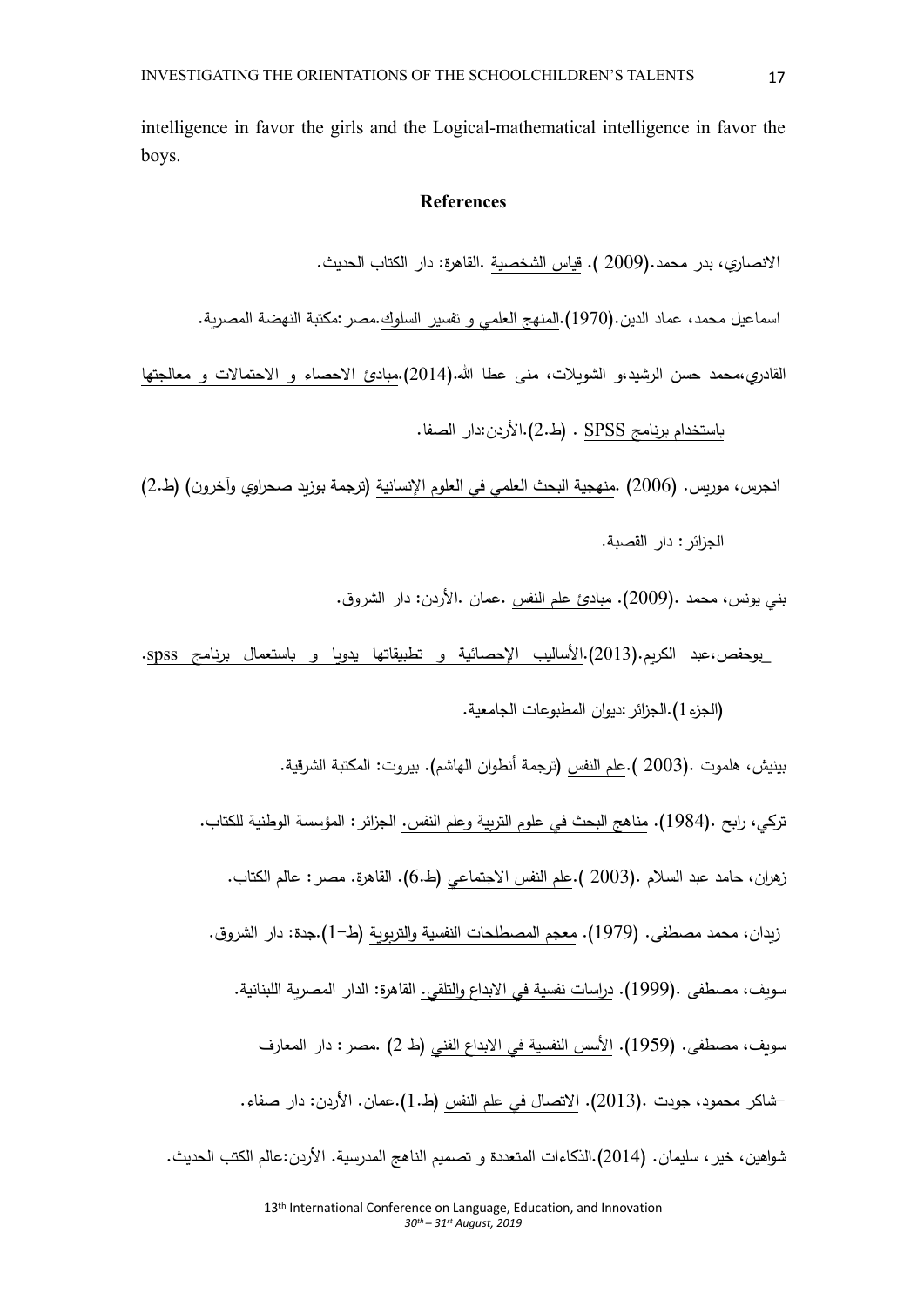- شواهين، خير ، سليمان. (2014). نظرية الذكاءات المتعددة :نماذج تطبيقية. الأردن:عالم الكتب الحديث. عامر ، مصباح.( 2011). علم النفس الاجتماعي في السياسة والاعلام. القاهرة : دار الكتاب الحديث. عبد الله محمد، عادل.(2006). قوائم جاردنر لتقييم مواهب الأطفال في سن المدرسة .القاهرة. مصر : دار الرشاد عبد الله محمد، عادل. (2006). قائمة الذكاءات المتعددة لتقييم الموهبة. مصر : دار الرشاد محمد قاسم، عبد الله.(2009). الشخصية (ط.2). دمشق. سوريا: دار المكتبي. منورة مصري، عبد الحميد. (2000). علم نفس الفن وتربية الموهبة .القاهرة: دار غريب. ميزونوڤ، جون .(1980). ديناميكية الجماعات (ترجمة فريد انطونيوس) (ط2 ) بيروت: منشورات عويدات وزارة التربية الوطنية.(مارس 1993). مجموعة نصوص التوجيه الخاصة بتنظيم الحياة المدرسية. الجزائر : مديربة التوجبه والاتصال.
- وزارة التربية الوطنية.(1993). مجموعة نصوص التوجيه المدرسي والمهني من 1962 إلى 1992. الجزائر : دبوان المطبوعات المدرسبة.
- ANZIEU, Didier. (1968) .la dynamique de groupes restreints. Paris : p.u.f GILLES, Amado et GUiTTET, Andrée. (1993). dynamique des communications dans les groupes (2em éd).Paris : éd Armand colin

LEVY, André. (1972). psychologie sociale (t o m e 1) . paris : dunod

OLERON, Pièrre et All. (1981). Savoir et savoir faire psychologiques chez l'anfant

Bruxelles :éd pièrre mardaga

LEYENS,Jacques- Philippe. (1979). psychologie sociale (4em éd) .Bruxelles : éd pièrre mardaga.